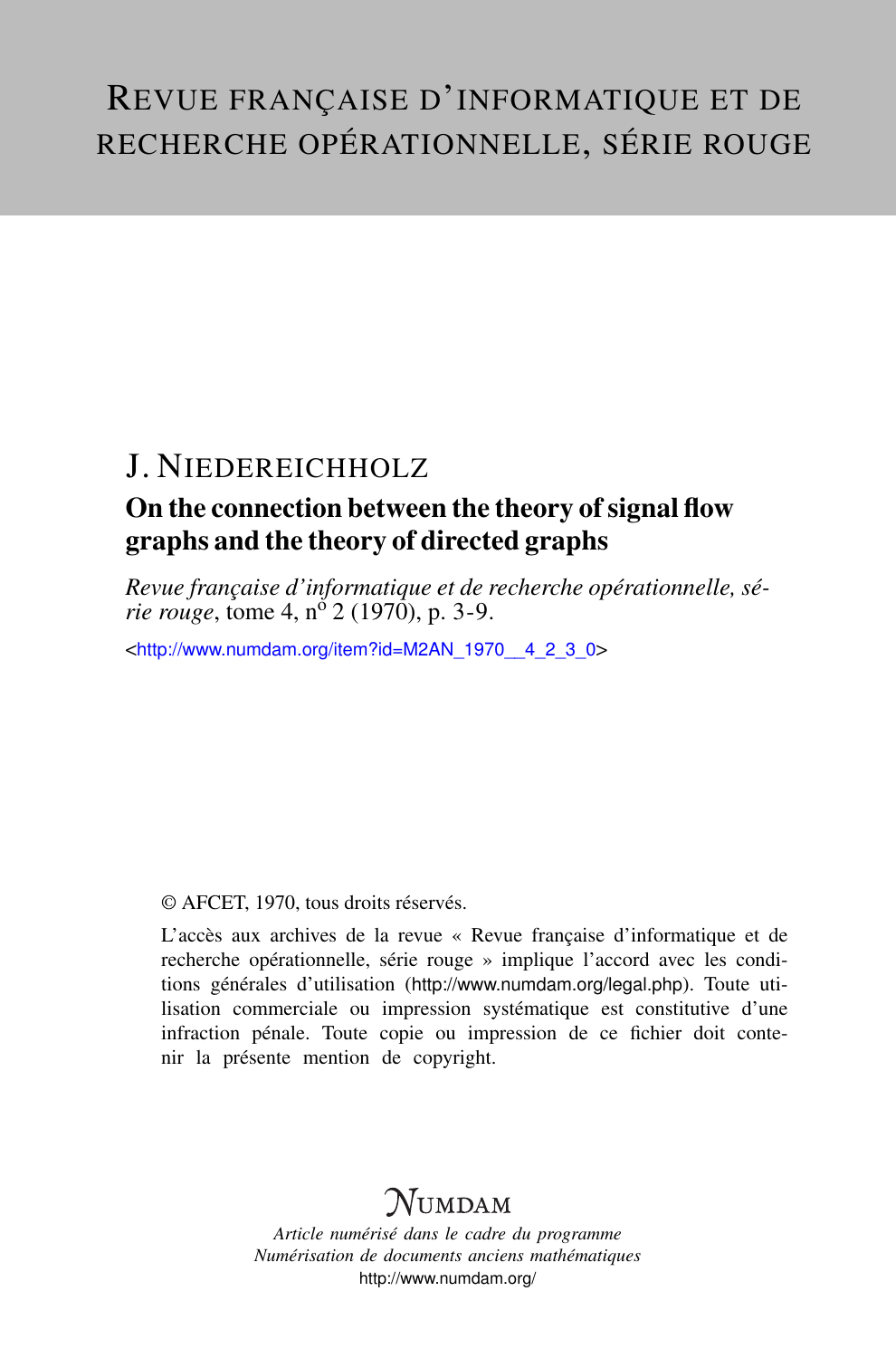### **ON THE CONNECTION BETWEEN THE THEORY OF SIGNAL FLOW GRAPHS AND THE THEORY OF DIRECTED GRAPHS**

par J. Niedereichholz (<sup>1</sup>)

Résumé. — *La représentation des systèmes linéaires par des graphes de transfert de Mason* [7] *était complétée par le développement des graphes de transfert de Coates* [5] *pour lesquels Desoer* [6] *a démontré Voptimalité de la fonction de transfert de Coates. Ces deux types de graphes de transfert peuvent être combinés par le concept des N-graphes de Chow et Cassignol* [3]. *L'article suivant démontre la connexion de ces trois types de graphes de transfert avec les graphes matriciels linéaires et finalement avec les bipartitions des graphes de la théorie générale des graphes.*

#### **1. Introduction**

A square matrix of the order  $n\,A = [a_{ij}]$  can always be represented by a flow graph in the following way:

A node  $k$   $(k = 1(1)n)$  is assigned to each row (or column) and an arc  $(i, j)$  is directed node from *i* to node *j* with the associated weight  $a_{ij}$  ( $a_{ij} \neq 0$ ).

Using the notation of the digraph theory we introducé the three-tuple  $D(V, A, f)$  as a flow graph were  $\tilde{V}$  is a node-set,  $A$  a set of arcs or directed edges and  $f$  a mapping function from  $A$  to the complex field with  $f((i, j))$  $= a_{ij}$  for all *i*, *j*,  $\in V$  [1]. For the development of the unifying concept of matrix graphs some further définitions of the theory of directed and undirected graphs need to be introduced :

An arc (i, /) is positively incident with its initial node *i* and negatively incident with its terminal node  $j$ . The positive degree of  $i p<sup>+</sup> (i)$  is defined as the number of arcs that are positively incident with node *i,* analogously the negative degree  $p^{-}(i)$  is the number of arcs having i as terminal node. For an undirected graph  $G(V, E, f)$  the degree of node *i*  $p(i)$  indicates the number of edges incident with *i.* A simple node of G is a node joined by

<sup>(1)</sup> Ingénieur en chef, Centre de calcul à l'université de Karlsruhe, département R.O.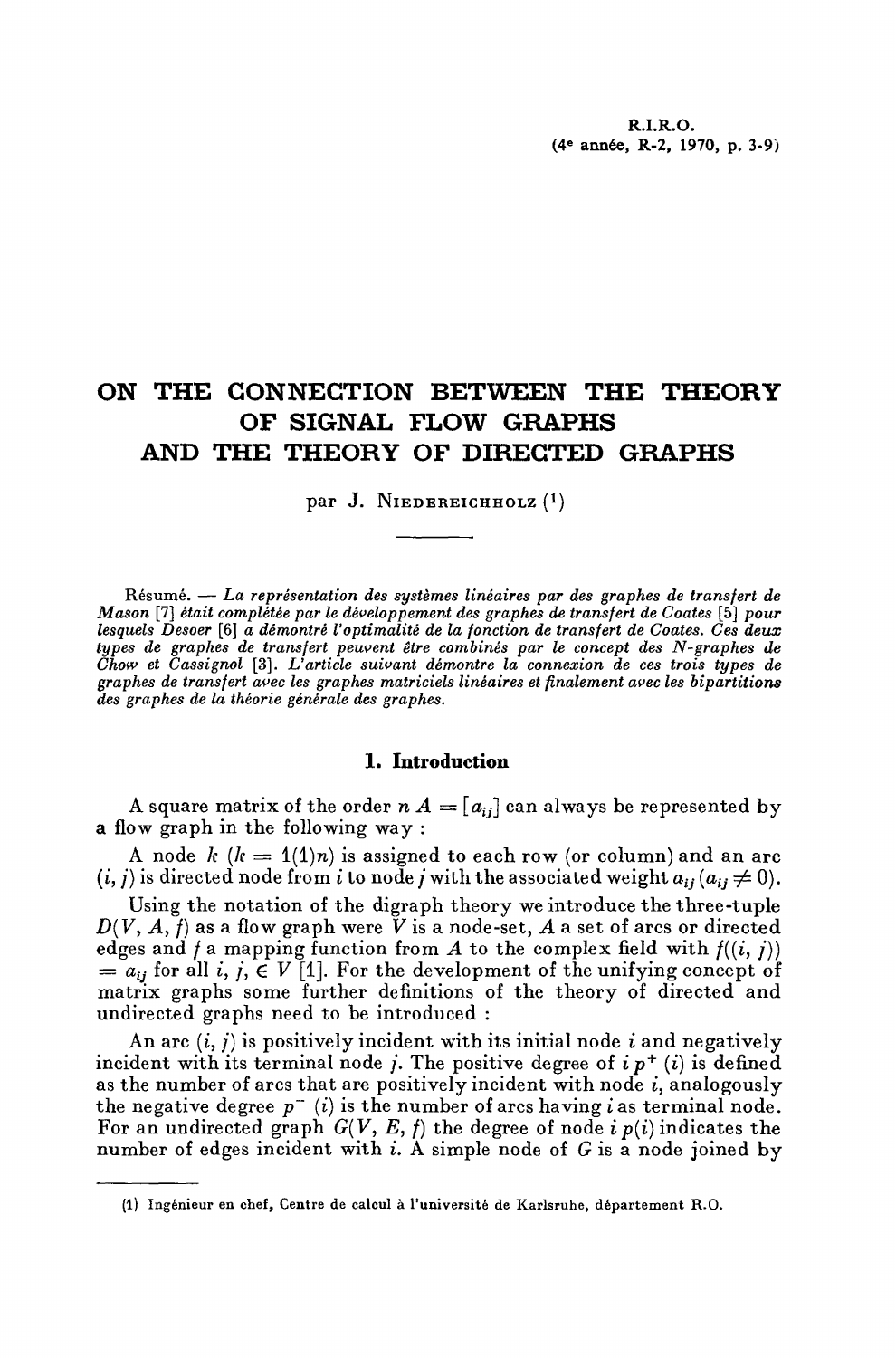only one edge, whereas an isolated node is a node joined by no edges. A simple graph in our sense contains only simple nodes. This is not the définition commonly used in graph theory where a simple graph is a graph having no loops and no parallel edges.

A digraph D is regular of degree k or k-regular if  $p^+(i) = p^-(i) = k$ for all  $i \in V$ . An undirected graph G is regular of degree k if  $p(i) = k$  for all  $i \in V$ . A spanning subgraph of D is a subgraph with the same node-set as *D* and a m-factor of *D* is a regular subgraph of degree m. A matching subgraph of G is a spanning subgraph of *G* that is regular of degree one. It forms a simple graph.

An undirected graph  $B(V'_1, V'_2, E', f')$  is said to be a bipartite graph if its nodes can be partioned into two disjoint node-sets  $V'_1, V'_2$  in such a way that an edge  $(i', j')$  connects node  $i' \in V'_2$ , with node  $j' \in V'_1$ A directed bipartite graph  $D(V'_1, V'_2, A', f')$  is defined analogously with the additional characteristic that the arc-set A' can be classified into two groups, one directed from  $V_1'$  to  $V_2'$  and another from  $V_2'$  to  $V_1'$ .

If  $B(V'_1, V'_2, E', f')$  corresponds to a flow graph  $D(V, A, f)$ , then a subgraph  $\tilde{S}_D$  of *D* is an *n*-factor if the corresponding subgraph  $S_B$  of  $S_D$ in  $\tilde{B}$  is a regular graph of degree *n* and a subgraph  $\tilde{S}_p$  of  $\tilde{D}$  is a 1-factor or connection [6] if the corresponding subgraph  $S_B$  of  $S_D$  in B is a matching subgraph.

A matrix can always be associated directly with a bipartite graph and a flow graph  $D(V, A, f)$  always corresponds to a bipartite graph  $B(V'_1, V'_2, f'_3)$  $E', f'$  in the following way : To the node-set  $V$  of  $D$  one constructs a one-to-one correspondence to  $V'_2$  with  $V'_1 = V$  for each edge  $(i', j')$  or  $(j', i')$  if  $(i, j) \in A$  with  $f'((i', j')) = f'((j', i')) = f((i, j))$  [9].

#### **2. Matrix graphs**

#### **2.1 Conventions**

A matrix can be represented by a matrix graph in the following way :

*a)* The rows and columns of the matrix are represented by nodes. The column-nodes are placed in one level and the row-nodes in another Ie vel below of this.

*b*) Each matrix element  $a_{ij}(a_{ij} \neq 0)$  is represented by the weight of an edge connecting the i-th row-node with the /-th column-node.

This matrix graph actually forms a bipartite graph [4].

We now introduce internal nodes which are nodes in a level between the column- and the row-level. A cross-point is an intersection of two edges. It is always possible to deform a graph in such a way that a crosspoint is formed by only two edges, what we call a binary cross-point.

Using the well known addition rule respectively multiplication rule for the weights of parallel respectively serial edges, internal nodes can be eliminated [7].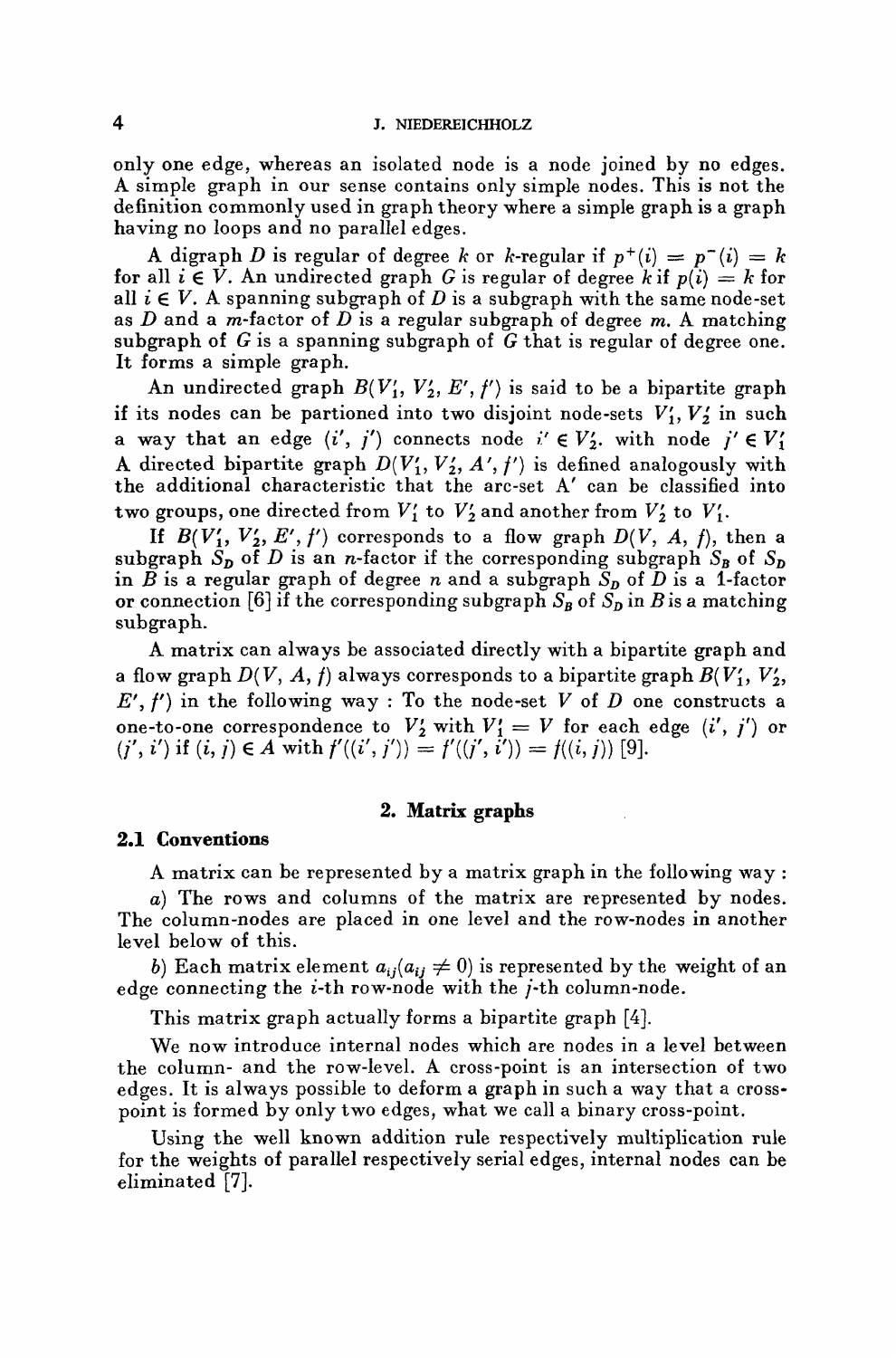#### **2.2 Déterminants**

The determinant of a square matrix  $A = [a_{ij}]$  of order *n* is given by

$$
\det A = \sum_{\{j\}} P_{\{j_1 j_2 \dots j_n\}} \prod_{k=1}^n a_{k j_k} \tag{1}
$$

with the permutation symbol

$$
P_{\{j_1j_2\ldots j_n\}}=(-1)^r
$$

where r is the number of transpositions in the permutation  $\{i\}$  of the first n integers from their natural order. The case of no transposition corresponds to the simple graph in figure 1.1.



**Figure 1. — Simple graphs of transpositions as bipartite graphs**

The case of one transposition with

$$
(-1)^{1}a_{11}a_{22} \, \ldots \, a_{k+1,k}a_{k,k+1} \, \ldots \, a_{nn}
$$

corresponds to the simple graph with one binary cross-point of figure 1.2. We notice that the number of transpositions in the permutation  $\{j\}$ equals the number of binary cross-points in the equivalent simple graph.

Now we can state the following rules for the evaluation of the determinant of a square matrix :

a) Design the corresponding matrix graph.

*b)* Design ail possible simple subgraphs of the matrix graph containing the whole node-set *V* of the matrix graph.

*c)* Evaluate the determinant using the following relation :

$$
\det A = \sum_{k} (-1)^{c_k} \cdot P_k. \tag{2}
$$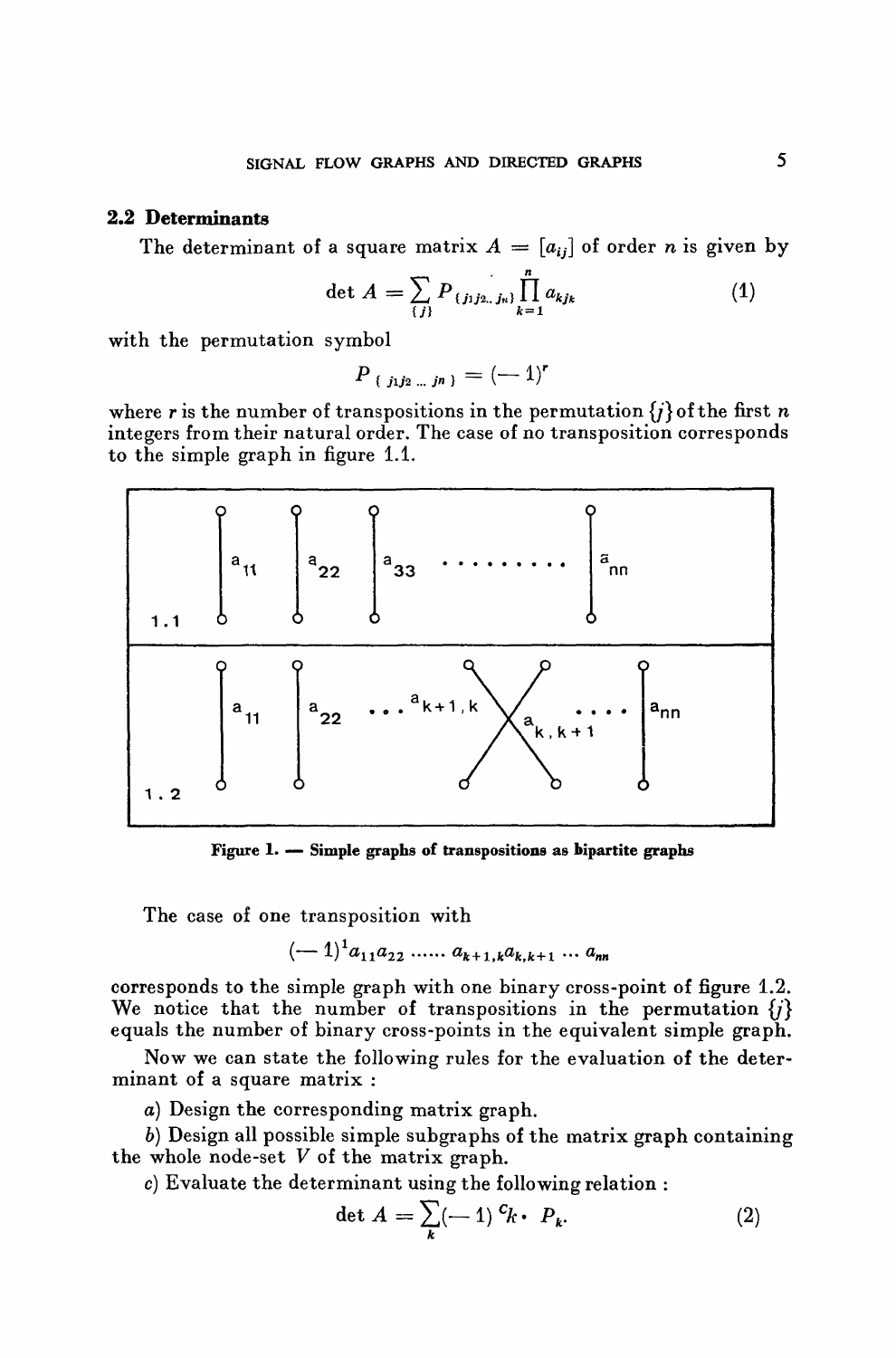with

 $P_k$ : the product of the weights associated to all the edges of the simple subgraph *k.* The summation involves all possible subgraphs.

 $C_k$ : the sum of the weights of the cross-points of the simple subgraph  $k$ . The weight of a cross-point is given by  $\tilde{C}_2$  (e) where *e* is the number of edges at this eross-point.

#### **2.3 Simultaneous Linear Algebraic Équations**

We turn now to a set of *n* linear algebraic equations in  $n + 1$  variables

$$
\sum_{j=0}^{n} a_{ij} x_j = 0 \qquad , \qquad i = 1(1)n \qquad (3)
$$

with

 $x_i$ : an unknown variable,  $i = 1/1/n$ ,  $i \neq j$ 

*Xj* : a known independent variable.

The gain formula for (3) is given by

$$
\frac{x_i}{x_j} = (-1)^{i-j} \frac{\sum_{k} (-1)^{Ck} P_k(\vec{i})}{\sum_{k} (-1)^{Ck} P_k(\vec{j})}, i = 1(1)n, i \neq j \tag{4}
$$

with

 $P_k(\vec{i})$ : the product of the weight associated to all the edges of the simple subgraph *k* after the exclusion of column-node *i* of the original matrix graph.

An extended proof of (4) is given in [10]. Now we are prepared to deal with the Null-node graphs.

#### **3\* Null-node graphs**

We can convert a matrix graph into a Null-node graph by the foliowing steps :

*a*) The column-nodes of a matrix graph become the variables  $x_0$ ,  $x_1, \, ... , \, x_n$  of the matrix equation  $AX = N.$ 

*b)* The row-nodes of a matrix graph become the *n* null-variables *N<sup>t</sup>* of the right hand side of the matrix équation.

The solution of  $(3)$  can be obtained by N-graphs using the following relation :

$$
\frac{x_i}{x_k} = (-1)^{i-k} \frac{\sum_{k} (-1)^{Cr} P_r(\bar{x}_i)}{\sum_{m} (-1)^{Cm} P_m(\bar{x}_k)}
$$
(5)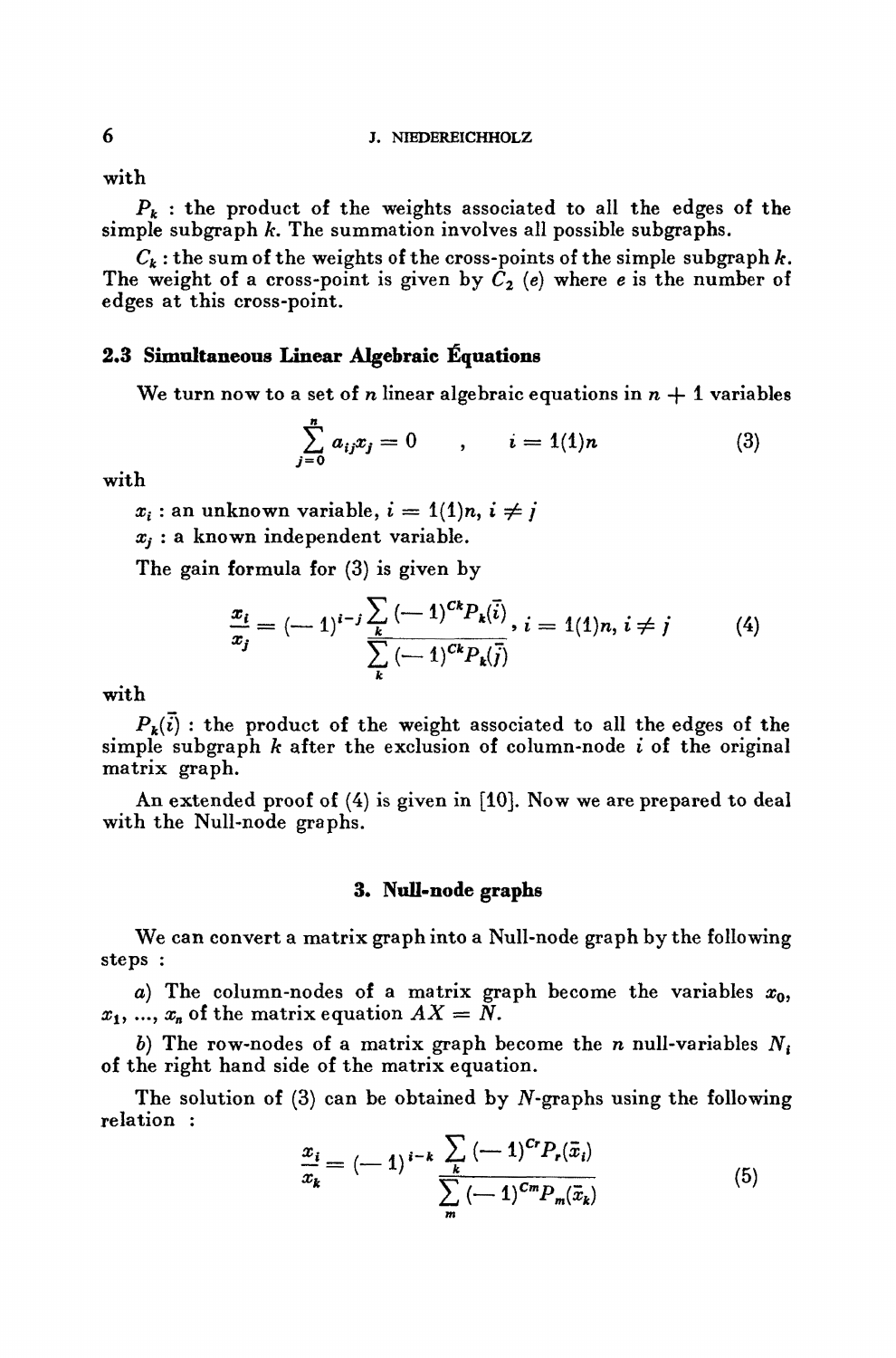with

*xk* : a known variable

 $P_r(\vec{x}_i)$ : the product of the weights associated to all the edges of the r-th subgraph of the Null-node graph were node  $x_i$  and all edges incident with it are deleted. All nodes must be simple.

With the result of the Null-node graph gain formula (5) we turn to the development of the Coates' gain formula for flow graphs.

#### 4. Flow Graphs

For the conversion of an Null-node graph with *n* null-nodes and  $n + 1$  variables into a flow graph with no null-nodes, we take as a sourcenode for instance  $x_0$  and coincide the other nodes in pairs  $(N_i x_i)$ ,  $i = 1(1)n$ , equivalent with the connection of edges of unit value directed from node  $N_i$  to node  $x_i$ . The gain formula (5) for  $x_n$  yields the following relation [10] :

$$
\frac{x_n}{x_0} = \frac{\sum_{r} (-1)^{Cr} P_r(\bar{x}_n)}{\sum_{m} (-1)^{n-Cm} P_m(\bar{x}_0)}
$$
(7)

with

 $P_r(\bar{x}_n)$ : the subgraph with node  $x_n$  devoid of all incident edges and all other nodes having exactly one incident edge.

The conversion of these subgraphs to flow graphs by the addition of an unit edge yields one source-node  $x_0$  and one sink-node  $x_n$  only, while exactly one are is positively incident and negatively incident with each other node. The subgraphs of the numerator in (7) yield the one-connections of Desoer [6] of the corresponding flow graph, while the subgraphs of the denominator yield the connections of the flow graph with the sourcenode not deleted.

We can show the following equivalence  $[10]$ :

If *C<sup>r</sup>* is even (odd) then the number of loops *l<sup>r</sup>* in the corresponding r-th subgraph in the numerator is also even (odd) and if  $n-C_m$  is even (odd) the number of loops  $l_m$  in the corresponding  $m$ -th subgraph in the denominator is even (odd).

Using this correspondence we get the Coates, gain formula for flow graphs :

$$
\frac{x_n}{x_0} = \frac{\sum_{r} (-1)^{lr} C_r (G_{0-n})}{\sum_{m} (-1)^{l_m} C_m (G_0)}
$$
(8)

with

 $C_r(G_{0-n})$ : the product of the weights associated to all the arcs of the r-th one-connection of the numerators transformation of the  $N$ -graph formula to a flow graph.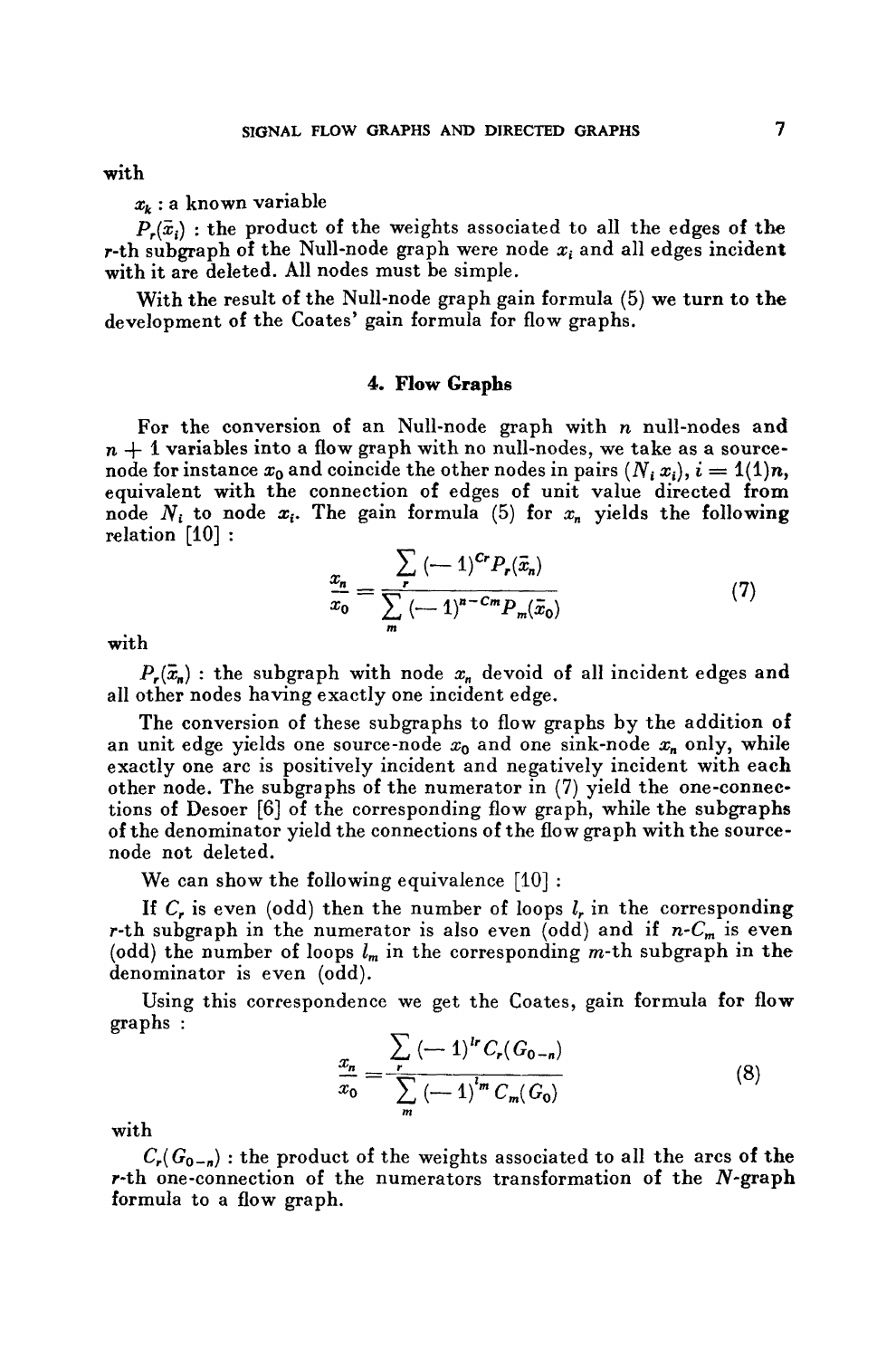#### 8 J. NIEDEREICHHOLZ

 $C_m(G_0)$ : the product of the weights associated to all the arcs of the  $m$ -th connection of the denominators transformation of the  $N$ -graph formula to a flow graph.

With this result we turn to the Mason-gain formula for signal-flow graphs.

#### **5. Signal-Flow Graphs**

A flow graph can be transformed to a signal-flow graph by the following steps [2]:

*a)* Add a weight of 1 to the weight of each existing self-loop.

*b)* Add a self-loop with a weight of 1 to each node devoid of a selfloop except the source-node.

c) Break the source-node into *n* source-nodes. Dénote them by the weights of the arcs positively incident with the old source-node. Multiply these weights by their negative reciprocals to get the new weights of the arcs positively incident with the *n* source-nodes.

It is also possible to develop a signal-flow graph and the Mason-gain formula from the  $N$ -graph gain formula after a rearrangement of the set of *n* independent equations in  $n + 1$  variables in such a way that all edges  $(N_i x_i)$ ,  $i = 1(1)n$  are verified with a weight of  $(-1)$ , which is always possible [4]. The *N-*graph gain formula yields the following relation [10] :

$$
\frac{x_n}{x_0} = \frac{\sum_{r} (-1)^{Cr-Er} P'_r(\bar{x}_n)}{1 + \sum_{m} (-1)^{n-Cr+Em} P'_m(\bar{x}_0)}
$$
(9)

with

 $E_k$ : the number of edges  $(N_i x_i)$  in the *k*-th subgraph

 $f_k(\bar{x}_i)$ : the product of the weights in the k-th subgraph without the weights of the edges  $(N_i x_i)$ , which have been reversed to get unit value.

This is the famous gain formula of signal-flow graphs by Mason [7], well known to systems analysts not only in physical sciences but also in economics, operations research and statistics [8].

#### REFERENCES

- **[1]** BUSACKER (R. G.) et SAATY (T. L.). *Finite graphs and networks.* New York, McGraw-Hill, 1965.
- [2] CHAN (S. P.). « Topology : A shorcut to understanding Systems », *Electronics,* 1967, 40, 82-94.
- [3] CHOW (Y.) et CASSIGNOL (E.). *Sur les graphes de transfert d'un système lineaire.* Compt. rend. Acad. Sci., 1961, 251, 1365-1367.